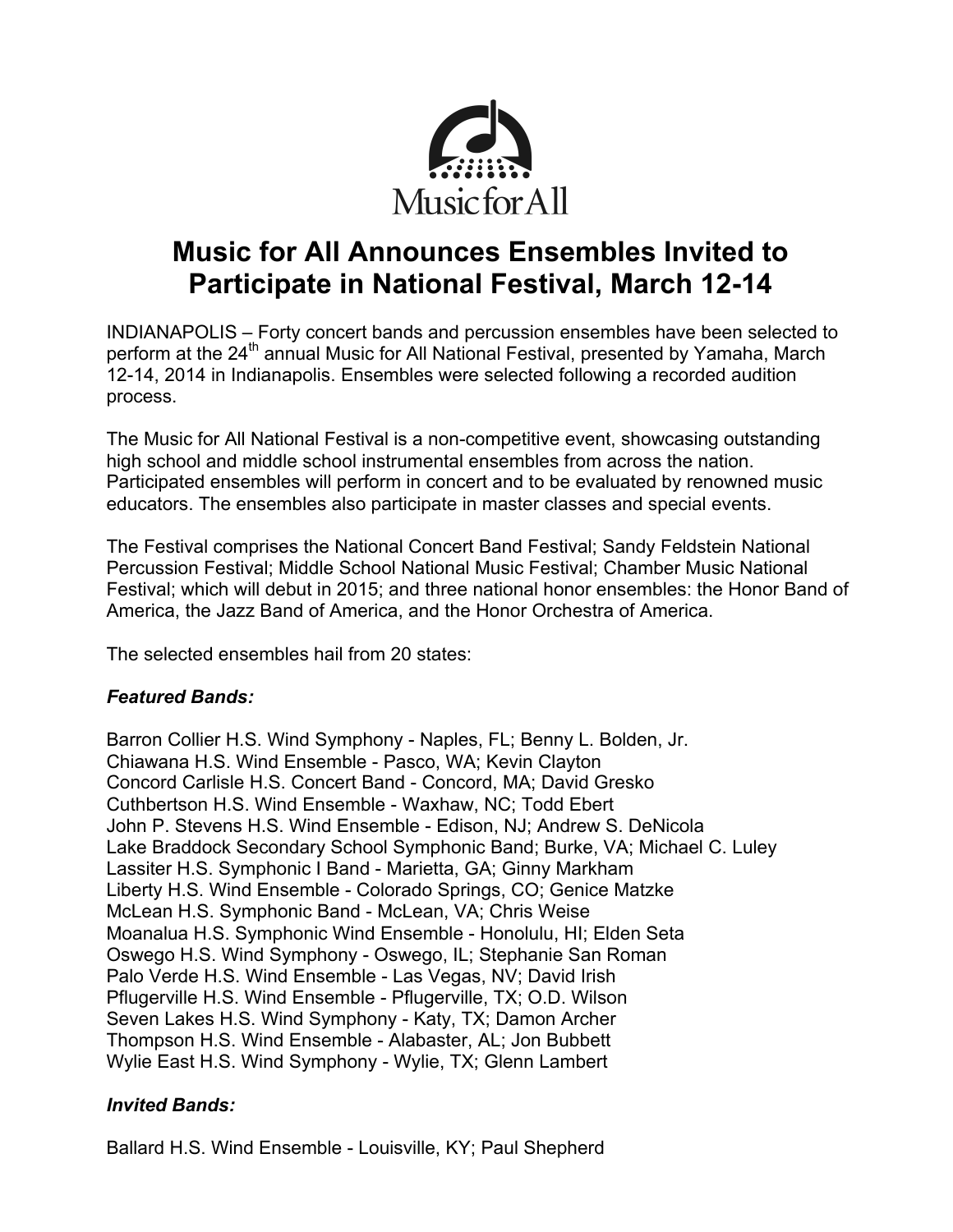Ben Davis H.S. Wind Symphony - Indianapolis, IN; Ken Karlin DeLand H.S. Wind Ensemble - DeLand, FL; Daniel Cook J.P. Taravella H.S. Wind Orchestra - Coral Springs, FL; Cheldon Williams Lassiter H.S. Symphonic II Band - Marietta, GA; Jeff Harper Olathe North H.S. Wind Ensemble - Olathe, KS; Justin W. Love Windham H.S. Concert Band - Windham, NH; Jared Cassedy Yorktown H.S. Symphonic Band - Arlington, VA; Brian Bersh

# *Percussion Ensembles:*

American Youth Philharmonic Orchestras Percussion Ensemble - Annandale, VA; Doug **Wallace** Dobson H.S. Percussion Ensemble - Mesa, AZ; Joseph Anthony Goglia Farmington Junior H.S. Percussion Ensemble - Farmington, UT; Heath Wolf Grain Valley H.S. Percussion Ensemble - Grain Valley, MO; David Gronneberg Lassiter H.S. Percussion Ensemble - Marietta, GA; Mike Lynch Llano Junior H.S. Percussion Ensemble - Llano, TX; Keith Riley McLean H.S. Percussion Ensemble - McLean, VA; Chris Weise North Gwinnett M.S. Percussion Ensemble - Sugar Hill, GA; Travis Downs Park City H.S. Percussion Studio - Park City, UT; Bret Hughes Pflugerville H.S. Percussion Ensemble - Pflugerville, TX; O.D. Wilson Yorktown H.S. Percussion Ensemble - Arlington, VA; Brian Bersh

## *Middle School Bands:*

Clay M.S. Wind Ensemble - Carmel, IN; Gretta Pote Deerpark M.S. Band - Austin, TX; Rasheed Akande Harpool M.S. Symphonic Band - Argyle, TX; Bryan Stone Lamar M.S. and Fine Arts Academy Symphonic Winds - Austin, TX; James Hairston North M.S. Symphonic Band - Radcliff, KY; Brittany Ford

Music for All expects to announce the 2015 Festival participating orchestras in the coming weeks.

## **Honor Ensembles**

The Festival also includes three national honor ensembles. Kevin Sedatole, Michigan State University, will conduct the Honor Band of America. Franz Anton Krager, University of Houston, will conduct the Honor Orchestra of America. Shelly Berg, University of Miami, will conduct the Jazz Band of America.

High school-aged musicians can still apply for the 2015 Honor Ensembles – the final application deadline is September 15, 2014 for the Honor Band of America and Jazz Band of America and December 15 for the Honor Orchestra of America. More information can be found at www.musicforall.org.

## **About Music for All**

Music for All (MFA) is one of the nation's largest and most influential organizations in support of active music making. Since 1975, MFA, through its Bands of America and Orchestra America programs, has been a destination and set the standard for scholastic music ensemble performance and music education advocacy. As a 501(c)(3) nonprofit